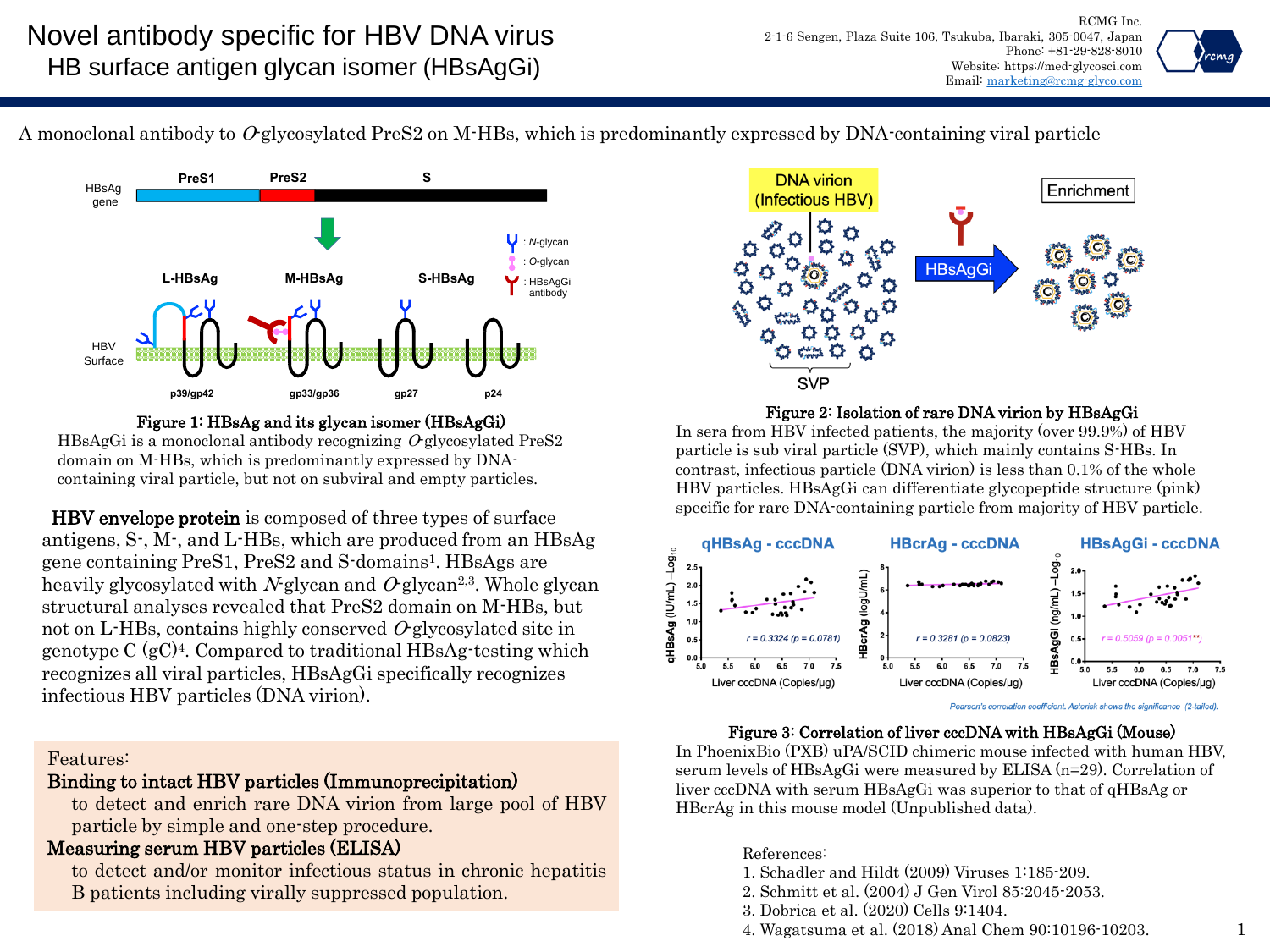

Applications:

- 1. Western
- 2. Immunoprecipitation/Separation of HBV particles
- 3. ELISA
- 4. HBV infection inhibition assay
- 5. Immunohistochemistry

# • Western blotting using PreS2 antibodies



Left: HBsAgGi-gC Right: anti-PreS2 antibody Lane1: S-HBs (CHO) 50 ng Lane2: M-HBs (HEK293) 50 ng Lane3: L-HBs (yeast) 50 ng Lane4: serum (HBV patient) 1 µg Secondary antibody: HRP -labeled anti-mouse IgG

HBsAgGi-gC (left) detects M-HBs but not L-HBs. On the other hand, a commercially available PreS2 antibody (right) strongly recognizes L-HBs but weakly M-HBs. In human serum of HBV patients, HBsAgGi-gC recognizes M-HBs, while the PreS2 antibody recognizes M-HBs and L-HBs.

# • Immunoprecipitation using HBsAgGi-gC



Original sample (Orig): HBV patient serum  $(4.1 \log I U/20 \mu L)$ IP condition: Biotinylated HBsAgGi-gC 2 µg, Streptavidin-conjugated magnetic beads 10 µL/1 mL TBS-T, 4℃, 16 hours Quantification of HBV DNA: HBV DNA per 20 µL from precipitated fraction (IP) and supernatant fraction (Sup) was measured by real-time PCR method.

HBV particles were diluted into 1 mL  $(4.1 \log U/20 \mu L)$  and precipitated by HBsAgGi-gC. HBsAgGi-gC could collect the HBV particles containing HBV DNA in this condition.